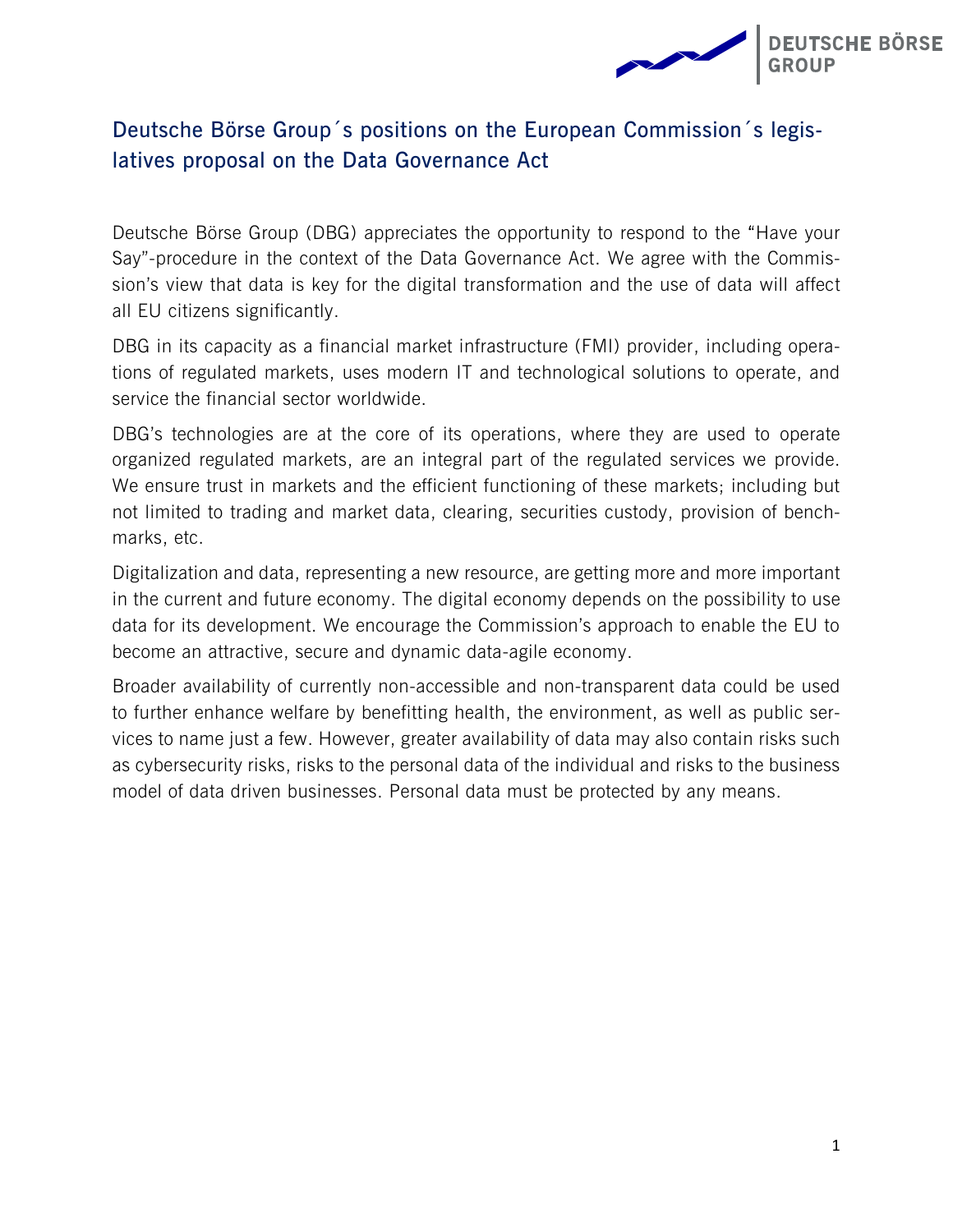

## **Key issues**

**DBG welcomes the conditions of voluntariness for the re-use of data of public authorities (Art. 3 (3) 1):** moreover, we appreciate that public authorities have a clear guidance how to make public data available for the general benefit, once they decide to provide access for re-use of data to interested parties via providers of data sharing services.

**However, further clarification on definition of public bodies is needed, given Member States´ rules/definitions with regard to two-tier structures (Article 2 (12)):** as we understand the second chapter of the proposal on DGA, it is based on the idea to increase general benefit through re-use data of public sector bodies. We support this aim and think that re-use of data from sectors like health, environment or public transport is very useful to realize this aim.

However, given that Member States define "bodies governed by public law" differently, the criteria mentioned Article 2 (12) a) - c) are not sufficient and could unintendedly raise uncertainty in some specific cases.

For example, within the financial industry, 'Regulated markets' have mostly a one-tier structure in most jurisdictions in the Union. Therefore, 'regulated markets' are generally not organized under public law, but as private law entities which have commercial character.

The German legislator, however, has pursued a special path. In Germany, 'regulated markets' are created in a two-tier structure. The 'market operator' is an entity distinct from the regulated market it operates. This "dualistic" approach is acknowledged in Art. 4(1)(18) of MiFID II: "'*market operator' means a person or persons who manages and/or operates the business of a regulated market and may be the regulated market itself***"**.

In this context, while market operators in Germany are organized as a private law companies having commercial character, the regulated markets are public sector entities ("Anstalt öffentlichen Rechts").

The public sector entity does not have commercial character – taken in isolation. However, the regulated market could not exist on its own but only a private sector market operator – having commercial character – can set up and operate regulated market.

For this reason, German 'regulated markets' must be considered as the entirety of market operators and the respective regulated markets when assessing whether the regulated market has commercial character.

Only by looking at both those tiers together, the assessment of the aspect of commercial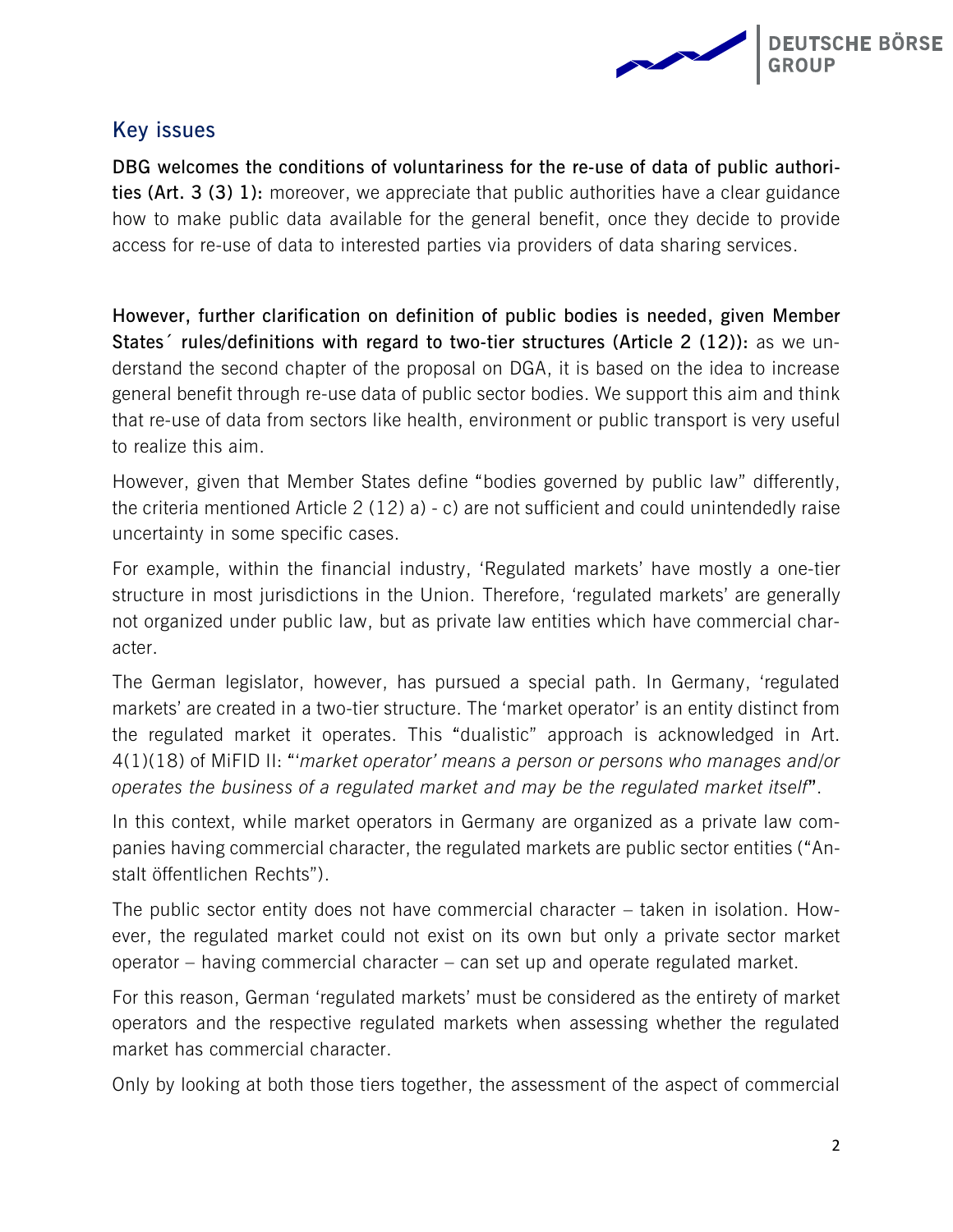

character will come to uniform conclusions for regulated markets throughout the Union. As a consequence, we propose the following change in order to clarify the definition of "bodies governed by public law" in Art. 2 (12) by the following amendment:

*For the purposes of lit. (a), 'regulated markets' within the meaning of Article 4 (1) Number 21 of Directive 2014/65/EU of the European Parliament and of the Council shall be deemed to have commercial character as a whole, even in the case of a two-tier structured regulated market where the market operator but not the multilateral system operated and/or managed by it have commercial character.*

**The DGA should feature a definition of data intermediaries: from our point of view,**  recital 22 will be helpful in interpreting the role of data intermediaries, however a clear definition in Article 2 is missing. Taking account of Art. 9 DGA, 'data intermediaries' could be defined as legal entities that provide services as defined in Art. 9 DGA.

However, such definition would be very wide and could potentially and unintentionally include other data driven businesses, e.g. the above-mentioned regulated markets, which are not in the intention of the DGA. Regulated markets are on the one hand obliged to disclose certain data and, on the other hand, provide additional data services to trading participants or third parties in connection with exchange data. The distribution of data by regulated markets is already in-depth regulated under MiFID II and MiFIR.

It is important to have a clear cut distinction between (financial-)sector specific rules (like MiFID II and MiFIR) and the DGA, we would ask, on the one hand, for a clear definition of the "data intermediaries" in Article 2 and also an exclusion of "regulated markets" in recital 22, which already contains exemptions for other providers.

On this background, we propose the following definition of 'data intermediaries' in Art 2:

*'Data intermediaries' are legal entities that provide services as defined in Art. 9. 'Regulated markets' as defined in Article 4(1)(21) of Directive 2014/65/EU of the European Parliament and of the Council are not considered data intermediaries.*

**In general provider of data sharing services in their role as trusted and neutral institutions should be able to provide additional services (Art. 9, Art 11):** They should be allowed to use the data for additional purposes/service offerings than described in the article to offer more value to data users. Additional services should be possible, if provider of data sharing services fulfil certain requirements to stress that they are neutral and trusted and are able to establish mechanisms to ensure for example that "conflict of interest issues" are taken into account. As this would bring incentives to innovate services